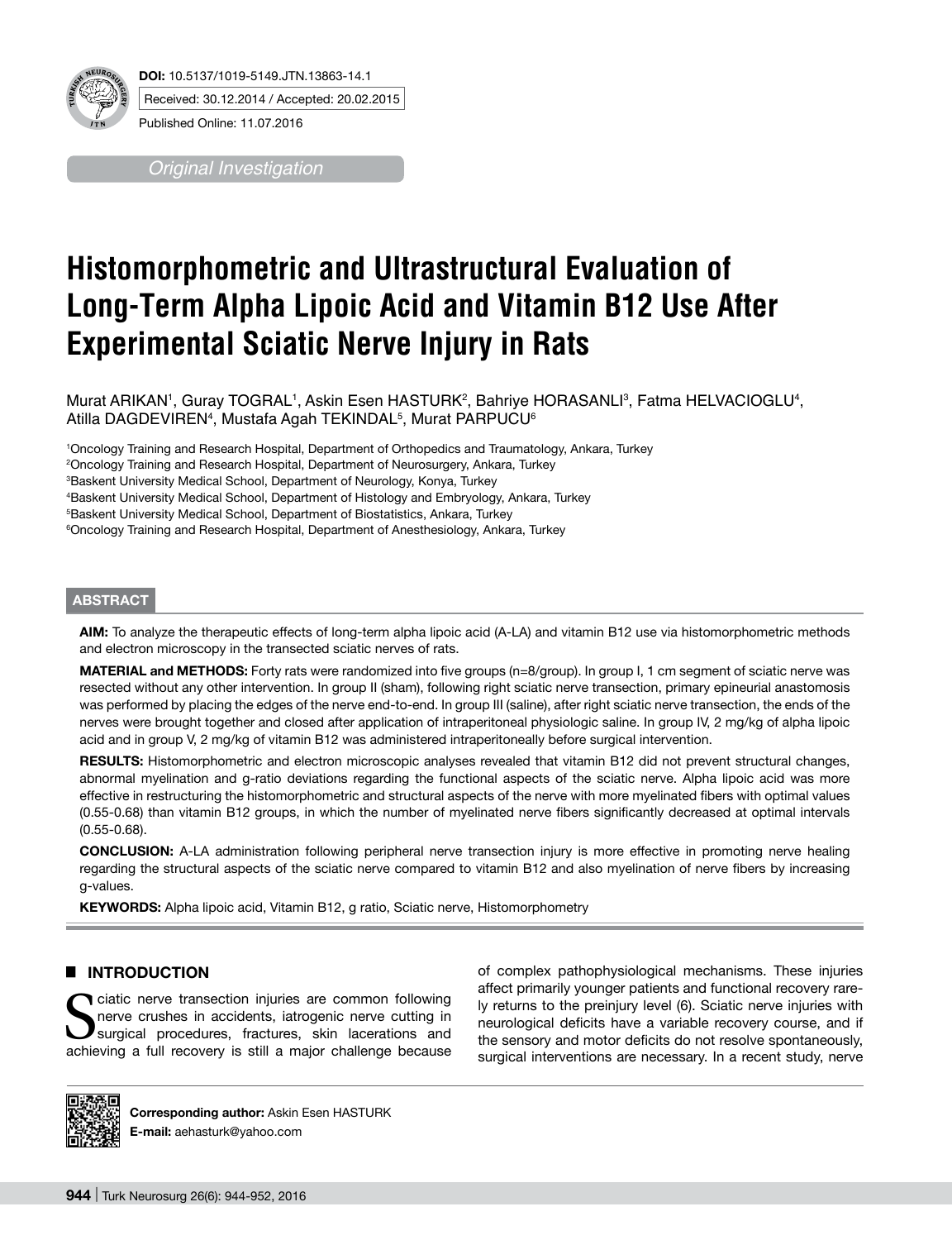lesions were found to be associated with a surgical procedure in 94% of patients, and approximately 25% of sciatic nerve injuries are secondary to medical interventions (1). The gold standard treatment for peripheral nerve transection is anatomically rejoining the axon and suturing the nerve by a microsurgical technique (14). Experimental studies show that the regeneration of nerve fibers are most favorable in the first days and weeks following injury so the decision whether an operative reconstruction or conservative therapy is needed will be judged according to the severity of structural damage following peripheral nerve injury (17).

New studies emphasize the effectiveness of the antioxidant effects of some medications like  $\alpha$ -lipoic acid (A-LA) on the crush injury of rat sciatic nerve after peripheral nerve injuries. Also some drugs, medications and food supplements like vitamin B12 are being trailed for possible regenerating effects on peripheral nerves after injury. Histomorphometric studies on the g-ratio are gaining popularity to evaluate the relationship between nerve conduction velocity and fiber morphology during peripheral nerve regeneration (4). These studies are supposed to give valuable data about the accelerating and ameliorating effects of these medications on peripheral nerve regeneration.

A-LA is an antioxidant that plays an important role as a cofactor in multiple mitochondrial reactions, is readily absorbed from the diet and easily crosses the blood brain barrier (7) and a powerful metabolic antioxidant with immunomodulatory effects that provide neuroprotection. In experimental studies, A-LA treatment in rodents has been shown to reduce the damage that occurs after ischemia-reperfusion injuries in the cerebral cortex, heart and peripheral nerve (21). The therapeutic effects of A-LA on transient cerebral ischemia, Alzheimer's disease and traumatic brain injury have been reported previously (8). Vitamin B12 also plays an important role in attenuating degenerative processes in the nervous system, and severe damage occurs in the spinal cord and central nervous system (CNS) in the presence of vitamin B12 deficiency (20). Vitamin B12 deficiency causes a wide range of hematological, gastrointestinal, psychiatric and neurological disorders, and neuropsychiatric symptoms may present as myelopathy, neuropathy, dementia and, less often, optic nerve atrophy (3). Also this vitamin attenuates degenerative processes in the nervous system and promotes the regeneration of myelinated nerve fibers and the proliferation of Schwann cells (5).

In this experimental study, the therapeutic effects of longterm alpha lipoic acid and vitamin B12 treatment using histomorphometric analysis and electron microscopy in the transected sciatic nerves of rats are analyzed.

# █ **Material and Methods**

Animal care and all experiments were in accordance with the European Communities Council Directive of November 24, 1986 (86/609/EEC) on the protection of animals for experimental use. All experimental procedures used in this research were approved by the ethics committee of the Ministry of Health Ankara Education and Research Hospital. In

this study, Sprague-Dawley male rats weighing approximately 250-300 grams were analyzed with 8 rats divided into 5 groups for a total of 40 rats.

#### **Surgical Procedure**

All of the rats were anesthetized with a combination of 10 mg/kg xylazine HCl ((Rompun 2%; Bayer HealthCare AG, Germany) and 80 mg/kg ketamine HCl (Ketasol 10% inf; 10 ml vial; Richter Pharma) at a dose of 40–50 mg/kg intraperitoneally with the body temperature maintained at 37-58°C. Overall, 5 rats were kept in a cage specifically designed for their daily living intra-and post-operatively, and we attached markers with a unique number to their ears to distinguish between the animals. The rats were allowed mobilization in the cage and sufficient food and water. Appropriate antibiotics and analgesics were given before the surgical intervention. Under prone position, the rat extremities were fixed on the operation table, and the operation area was elevated by placing a 1 cmthick roll of gauze bandage underneath the table, and the area was cleaned using iodine (Glividon®, Bikar Ilac San, Istanbul, Turkey) solution. A 3 cm posterior longitudinal skin incision was made from the right gluteal region through the posterior femoral region. Fascia that surrounds the junction line of the gluteus superficialis and the biceps femoris and its surface were explored with blunt dissection, and the sciatic nerve was exposed. The sciatic nerve was isolated from the surrounding tissues by dissecting the superficial membranous structures on the unifascicular area from the sciatic foramen to the point at which the tibial and peroneal branches were separated. A regular full-fold nerve incision was performed using microscissors by slightly elevating (10 mm) the sciatic nerve from sciatic foramen with a root hook. Using the epineurial nerve repair technique, proximal and distal rudimentary nerves were sutured from two different points separated with an angle of 180° using an 8-0 polypropylene suture (Prolene, Ethicon ® Ltd, Somerville NJ, USA), and primary anastomosis was created. To prevent reinnervation, the proximal stump of the nerve was buried under the gluteus maximus musculature. The skin was then closed via suture using a 4-0 polypropylene (Prolene, Ethicon ®Ltd, Somerville NJ, USA) suture. All rats recovered spontaneously from anesthesia, and they were housed in groups of 5 in each cage after surgical intervention and given free access to food and water.

#### **Experimental Groups**

Rats were randomly assigned to the following five groups:

Group I (Control) (n=8): 1 cm of sciatic nerve segment was resected and taken out without any other intervention. The rats were maintained for 12 weeks before being sacrificed.

Group II (Sham) (n=8): After right sciatic nerve transection, primary epineurial anastomosis was performed by bringing the edges of the nerve end-to-end. The rats were maintained for 12 weeks before being sacrificed.

Group III (Saline) (n=8): After right sciatic nerve transection, the ends of the nerves were brought together and closed after the application of the intraperitoneal physiological saline. The medical treatment continued for 12 weeks before the animals were sacrificed.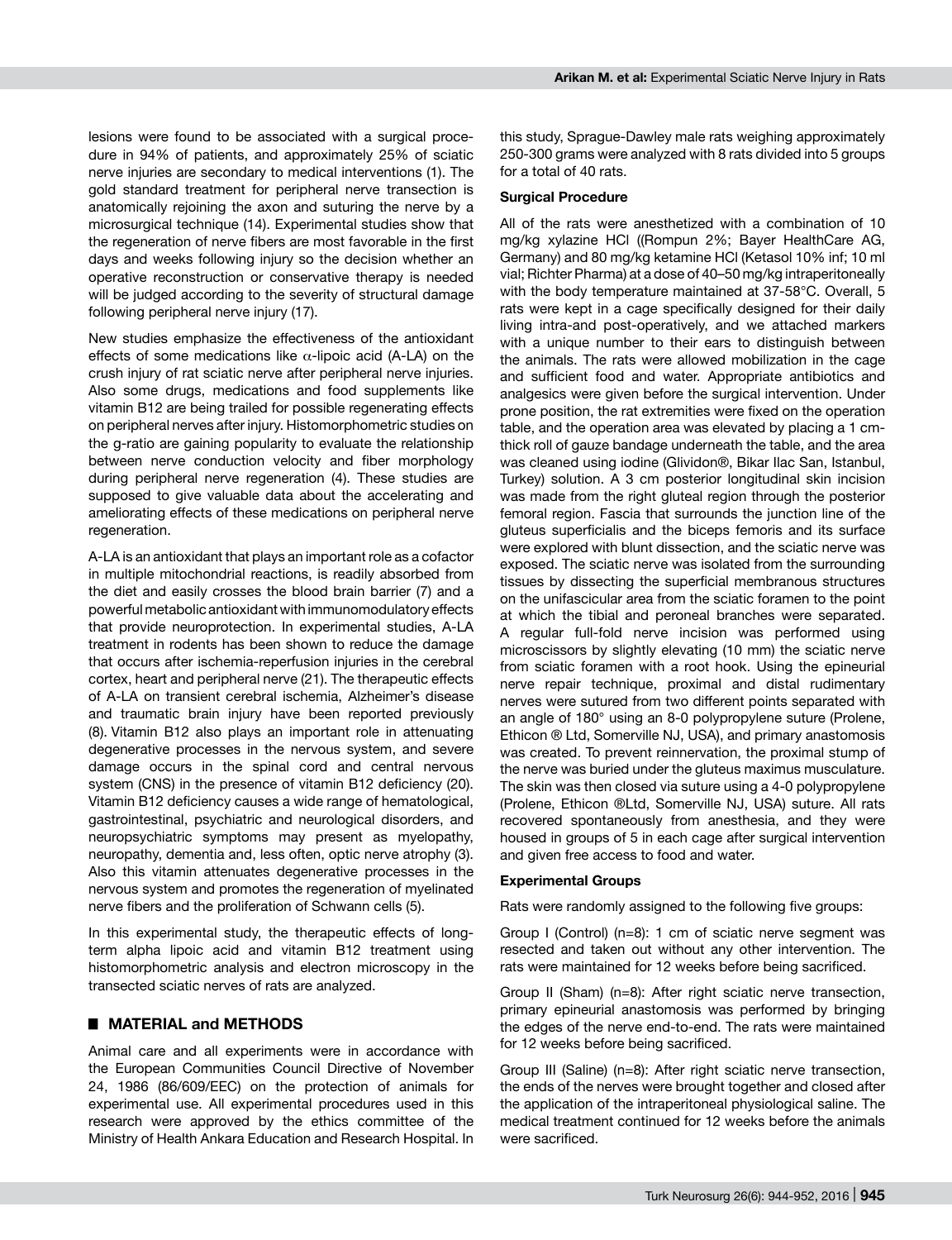Group IV (Alpha lipoic acid) (n=8): After right sciatic nerve transection, the ends of the nerve were brought together and sutured with primary epineurial anastomosis. Additionally, 2 mg/kg of alpha lipoic acid was administered intraperitoneally to the rats before surgical intervention, and the medical treatment continued for 12 weeks before the animals were sacrificed.

Group V (Vitamin B12) (n=8): After right sciatic nerve transection, the ends of the nerve were brought together and sutured with primary epineurial anastomosis. Additionally, 2 mg/kg of vitamin B 12 was administered intraperitoneally to the rats before surgical intervention, and the medical treatment continued for 12 weeks before the animals were sacrificed.

All of the rats were sacrificed (Thiopental Sodium 150 mg/kg/IP) for macroscopic, histomorphometric and electron microscopic evaluation (axonal regeneration and reorganization) at the end of the 12-week period. The sciatic nerves were then excised en-bloc with the tissue surrounding the introduction and the segment that was repaired, and they were placed in 4% glutaraldehyde for histopathological examination.

#### **Macroscopic Evaluation**

Self–harming behaviors following the surgical procedure were monitored. Skin ulcerations, hemorrhagic foci and hematomas were observed on the right toes of several rats due to a sciatic nerve deficit. Spontaneous amputations of the toes due to self-mutilation were also noted in 2 rats. The skin incision was opened for macroscopic evaluations of the fascia, and the adhesion of the nerve to the surrounding muscular mass and the mobility and separation of the nerve from these structures were evaluated.

No signs of infection around the incision site were recorded in any rats during the exploration of the sciatic nerve. In all groups and in all rats, the anastomosis site was intact, and the proximal and distal edges of the nerve were not separated from each other with traction. At the anastomosis site, nerve tissue was dissected, and the peripheral soft tissue was removed with sharp dissection. In total, 1 mm from distal and 1 mm from the proximal edge of the nerve including the sutures was transected with a microknife and removed for histological analysis.

# **Histomorphometric Analysis**

Histomorphometric evaluation was conducted using the semi-thin sections at x1000 magnification, and the g-ratio for the myelinated axons was assessed. Randomly selected fields of transverse sections of sciatic nerves from rats for each group (150 fibers per group) were analyzed. The structural and functional aspects of the sciatic nerve optimal g-ratio from 0.55 to 0.68 were considered (4). The g-ratio was calculated by dividing the inner axonal diameter by the outer fiber diameter, and the results were stratified in ranges of 0.3– 0.49, 0.5- 0,54, 0.55–0.68, and 0.69–0.8. Quantifications were performed using, a program written specifically to calculate the g-ratio in peripheral nerve research.

#### **Electron Microscopic Evaluation**

Tissues from all the groups were fixed in phosphate buffered solution (Ph= 7.3) containing 2.5% glutaraldehyde (Sigma-Aldrich Co.) for 2 h at room temperature, post-fixed in 1% osmium tetraoxide (Sigma-Aldrich Co.) and dehydrated in a series of graded alcohols (50, 60, 70, 80, 90 and 100% ethanol). After passing through propylene oxide (Sigma-Aldrich Co.), the specimens were embedded in Araldite CY 212 (Ciba-Geigy), (2-dodecen-1-yl) succinic anhydride (Sigma-Aldrich Co.), benzyldimethylamine (Poly Sciences Inc.) and dibutylphtalate (Sigma-Aldrich Co.). The semi-thin sections were stained with toluidine blue (Sigma-Aldrich Co.) and examined with a photomicroscope (DM 500 Leica, Germany). After the selection of appropriate specimens, thin sections were cut, stained with uranyl acetate (ProSciTech) and lead citrate (Sigma-Aldrich Co.), and examined via an electron microscope by two blinded histologists (Leo 906 E Carl Zeiss, Germany).

#### **Statistical Analysis**

The results are specified as numbers (n) and percentages (p). Categorical data were analyzed with Fisher's Exact Test and the Chi Squared Test. In the case where the expected frequencies were lower than 5, the Monte Carlo Simulation Method was chosen. p<0.05 level was considered statistically significant. The data were analyzed using the SPSS Statistics software program (Version 17, Chicago IL, USA).

# █ **Results**

# **Histomorphometric Findings**

In this evaluation, myelinized nerve fibers that were regularly arranged in the control groups had an optimal g-ratio at a percentage of 83.3%; however, in the trauma with saline and trauma with vitamin B12 groups, the number of myelinated nerve fibers significantly decreased at optimal intervals (0.55–0.68), in the group treated with alpha lipoic acid, the percentage of myelinated fibers with optimal values (0.55– 0.68) was similar to the results of the control group  $(p<0.01)$ (Figure 1).

#### **Structural Findings**

In the control group, the sciatic nerve sections of the myelin sheath, axons and epineurium were found to be normal under both small and large magnification. Under the epineurium near a thin layer of soft connective tissue layer, myelinated nerve fibers with different diameters and blood vessels in the endoneurial compartment were identified. Damage observed in a few large diameter myelinated nerve fibers was neglected because the damage looked typical and common (Figure 2A,B). Electron microscopy examination of the control group revealed small and large diameter axons with myelin, Schmidt– Lantermann clefts in the myelin sheath, axons without myelin surrounded with Schwann nerves and collagen nerve fibers arranged in a regular fashion in the connective tissue (Figure 2C).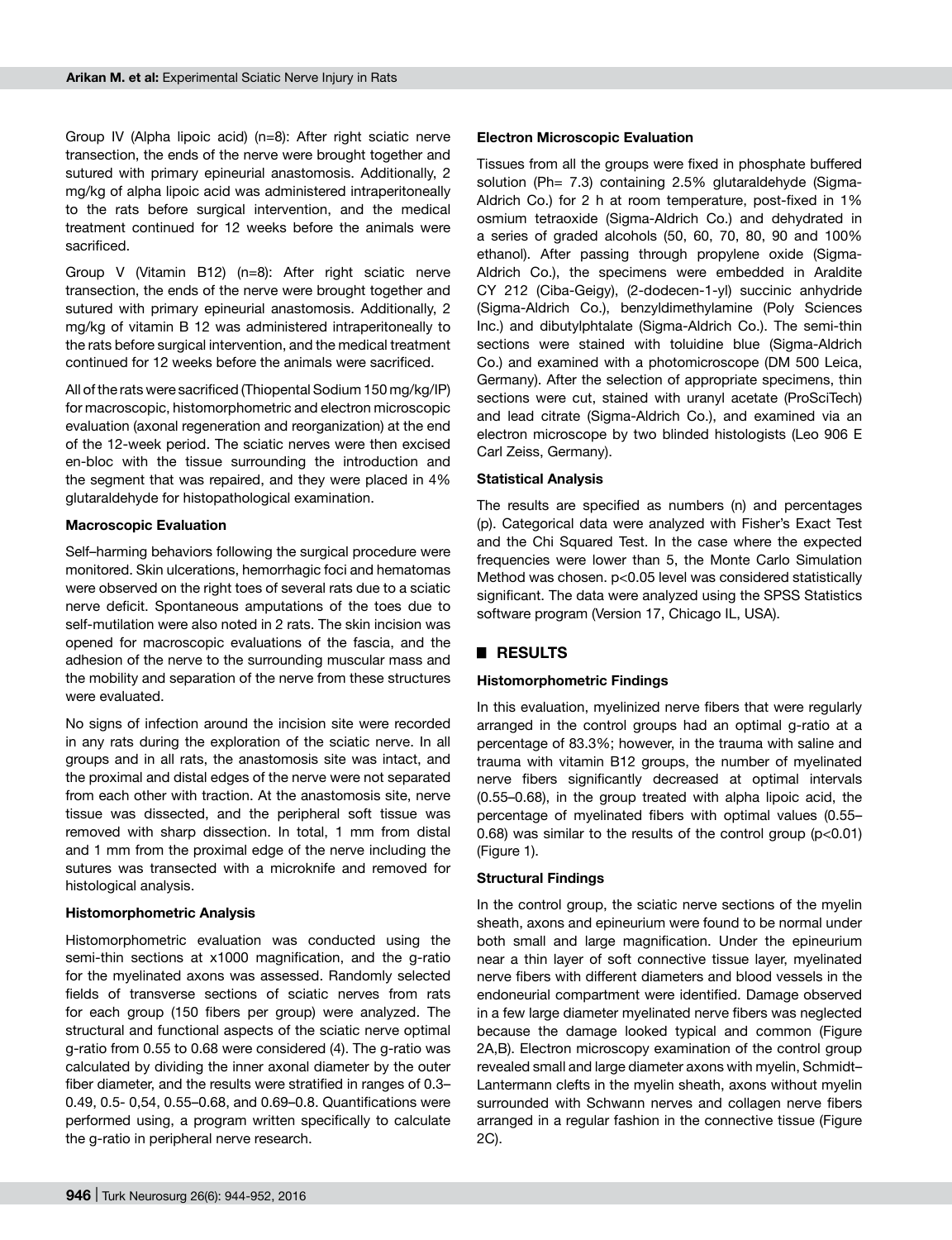In the sham trauma group, the non-magnified and magnified images showed myelinated nerve fiber groups phagocytosed by macrophages (Figure 3A) under the epineurium and in the endoneurial compartment and Wallerian-like degeneration in the small and large myelinated nerves with definitive structural damage, unlike the control group. Additionally, blood vessels were observed in the endoneurial compartment (Figure 3A, B). In the sham trauma group, unlike the control group, myelinated axon anomalies were detected as a composition of myelin sheaths of different diameters inside the axon of a myelinated nerve fiber as described by Saito and colleagues (19) in dystroglycan knock out mice. Interestingly, more than one myelinated nerve fiber was observed in Schwann cell cytoplasm. Two different myelin sheath structures were identified in the large myelinated nerve fiber inside a polyaxonal Schwann cell. Furthermore, in this group, myelin sheath degeneration had a granular appearance, and nerve fibers with grossly thickened myelin sheaths were observed (Figure 3C). In distinct field examination, the myelinated nerve fibers had normal structures, and two large-diameter myelinated nerve fibers in the cell cytoplasm of Schwann cells and degenerative e-dense deposits were observed. In one of the large-diameter fibers, the axon was completely covered with a myelin sheath, and in the other fiber, myelin sheath degeneration with a granular appearance was recorded. In several Schwann cells, the number of organelles was increased. Regression in the axons in several sections and e-dense depositions in the axoplasms were recorded, and the myelin sheath had irregular thickness in some sections. Normal structures were recorded in several parts of the nerve fibers; however, some nerve fibers without myelin showed swelling. Unlike the control group, an increase in the intermediate connective tissue and relative augmentation of the collagen fibers was observed via electron microscopy (Figure 3D).

Similar findings were observed in the sham trauma and trauma-saline groups. In the semi-thin sections, while the

large diameter fibers could not be distinguished, the small diameter fibers had a regular arrangement of the myelin in several sections. Additionally, the connective tissue under the epineurium was definitely augmented compared to the trauma group, capillary vessels were present, and blood vessels in the endoneurial compartment were recorded. This finding suggests that the angiogenesis mechanism was triggered after trauma (Figure 4A, B). Polyaxonal Schwann cells were observed in magnified and non magnified sections in hyperfine structures of both of these groups. Axonal degeneration of the myelinated nerve fibers was distinctive. In the low magnified sections, the organelles were increased in the cytoplasm of the Schwann nerves. Vacuole formation was present in the fibers in which the myelin sheath structure was preserved. The swelling in the nerve fibers without myelin was manifested in this trauma-saline group. Furthermore, the edema was less intense in the intermediate connective tissue compared to the trauma group, and the increase in swelling was recorded in the arrangement of collagen fibers (Figure 4C). The collapse or penetration of the myelin sheath in the polyaxonal Schwann cells and inside the myelinated axon indicates that the Schwann cells failed to complete the myelination process. Unlike the control group, in the sham trauma and trauma saline groups were seen structural integrity can not be preserved. The most dramatic changes in the sham trauma and trauma saline groups were determined as polyaxonal Schwann cells and e dense deposits in large myelinated axons.

In evaluating the healing effect of vitamin B12 after traumatic injury via light microscopy, large diameter nerve myelinated nerve fibers were not examined because small diameter nerve fibers were dominant in the tissue. The presence of capillaries under the epineurium and the blood vessels in the endoneurial compartment was recorded in this group. In the magnified sections, the phagocytosed myelinated axons and the large diameter axons did not preserve their structural integrity; however, the small diameter nerve fibers



**Figure 1:** Categorical distribution of g-ratios among the analyzed groups. Statistically significant correlation between among the g-ratios and groups.\*\*p<0.01. **La:** Lipoic acid, **Cy:** vitamin B12, **SP:** Serum Physiologic.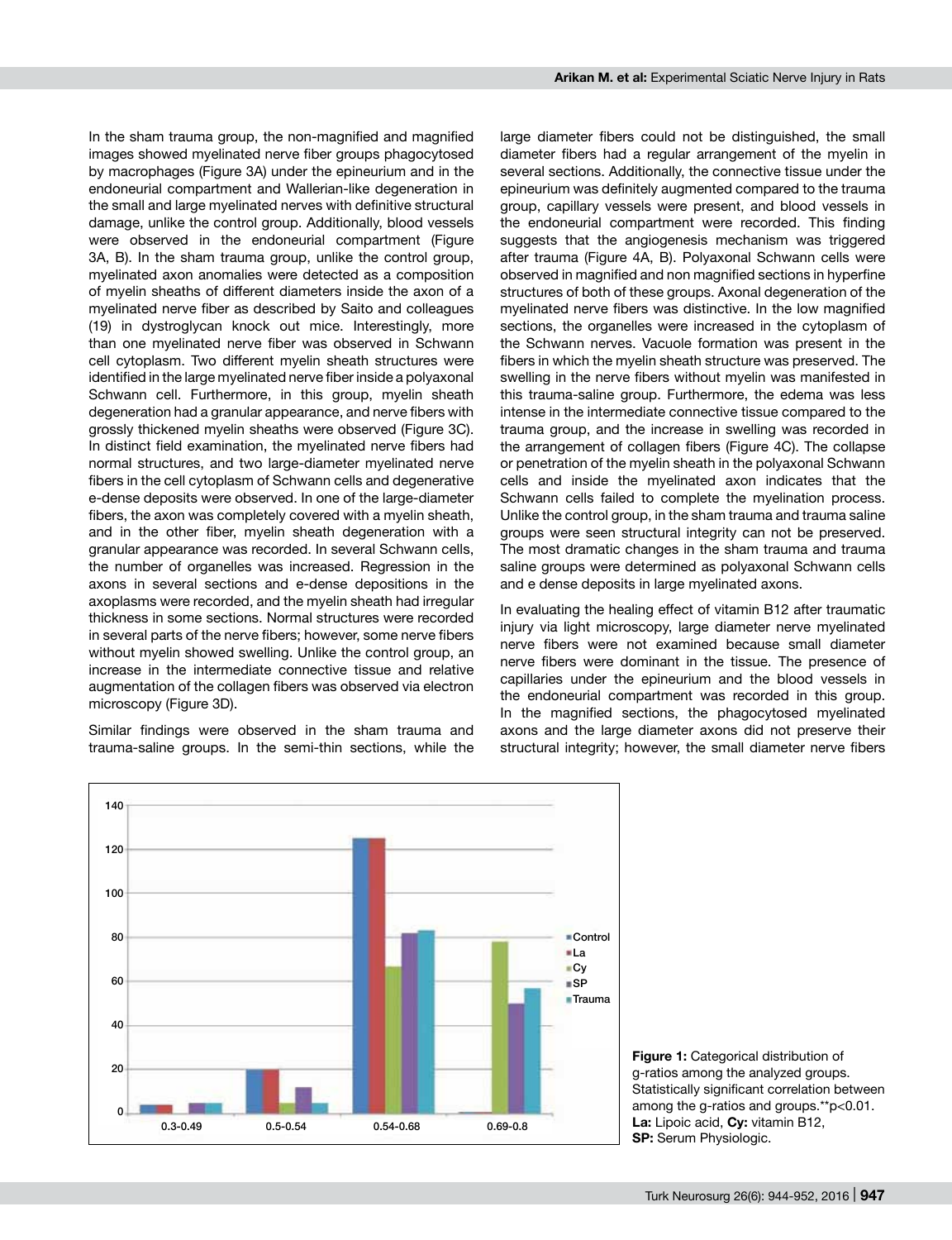

**Figure 2: A, B)** Control Group Semi-Thin Section; M: Large diameter nerve fiber with myelin, M\*: Degenerated large diameter nerve root with, m: Small diameter nerve fiber with myelin, Bv: Blood vessels in endoneurial compartment, 2: Connective tissue under epineurium. (Toluidine Blue A x400- B x1000). **C)** Control Group Thin Section; M: Large diameter nerve fiber with myelin, m: Nerve fiber without myelin, ax: axon, SL: Schmidt–Lantermann cleft, Sch; Schwann cell, N: Schwann nerve nucleus, +: intermediate connective tissue, col; collagen bundles (uranyl acetate& lead citrate x 2750).



Figure 3: A, B) Trauma Group Semi-Thin Section; M: Large diameter nerve fiber with myelin, M<sub>a</sub>: Degenerative large diameter nerve fiber with, m: Small diameter nerve fiber with myelin, m\*: Degenerative small diameter nerve fiber with myelin, Bv: Blood vessels in endoneurial compartment, 2: Connective tissue under epineurium, ß; Myelin sheath clusters phagosited by macrophages (inset) (Toluidine blue A x400- B x1000). **C)** Trauma Group Thin Section; M: Normal myelin sheath, Mg: Degenerated myelin sheath, m: normal nerve fiber without myelin, m\*: Degenerative small diameter nerve fiber without myelin, ax: Normal axon, ax\*; Degenerative axon, 8; Different diameter myelin structure in the nerve fiber, Sch; Schwann cell, N: Schwann cell nucleus, Sch<sub>e</sub>; Polyaxonal Schwann cell, Sch\*; Schwann cells having intense organelles, +: edema in the intermediate connective tissue, col; collagen fibers (uranyl acetate& lead citrate x2156). **D)** Trauma Group Thin Sections; M: Myelin sheath in a normal arrangement, M\*: Degenerative myelin sheath, M<sub>i</sub>: myelin sheath in irregular thickness, I; nerve fiber showing abnormal myelination, m: nerve fiber without myelin in normal structure, m\*: Degenerative nerve fiber without myelin, ax: normal axon, ax\*; axon showing degenerative changes, Sch; Schwann cell, N: Schwann cell nucleus, Sch<sub>e</sub>; Polyaxonal Schwann cell, Sch\*; Schwann cells having intense organelles, à: e- dense deposits in Schwann cells, v: vacuole,+: edema in the intermediate connective tissue, col; collagen fibers (uranyl acetate& lead citrate x2750).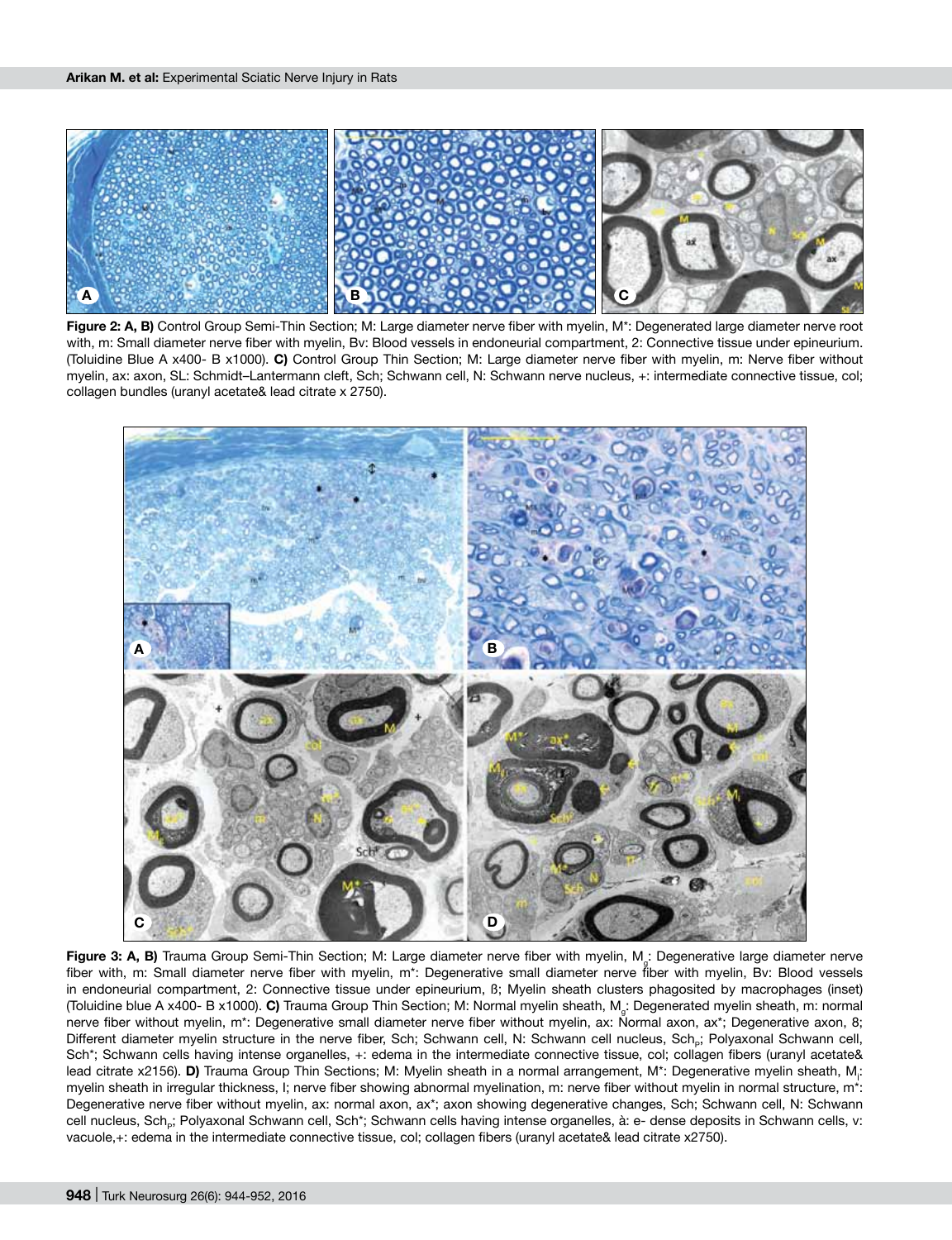

**Figure 4: A, B)** Trauma+ saline group semi-thin section; M\*: Degenerative large diameter myelinated nerve fiber m: small diameter nerve fiber with myelin, m\*: Degenerative small diameter myelinated nerve fiber, Bv: Blood vessel in endoneurial compartment, 2: connective tissue under epineurium, cp; Capillary, ß; Myelin sheath clusters phagocytized by macrophages (Toluidine blue A x400- B x1000). **C)** Trauma+ Saline Group Thin Section; M: Myelin sheath in normal structure, M\*: Degenerated myelin sheath, m\*: Degenerated nerve fibers without myelin, ax\*; Axon showing degenerative changes, Sch; Schwann nerve, Sch<sub>n</sub>; Polyaxonal Schwann nerve, v: vacuole, +: Edema in intermediate connective tissue, col; Collagen fibers (uranyl acetate& lead citrate x2156).



**Figure 5: A,B)** Trauma+vitB12 group semi-thin section; M: Large diameter nerve fiber with myelin M\*: Degenerative large diameter myelinated nerve fiber, m: Small diameter nerve fiber with myelin, m\*: Degenerative small diameter nerve fiber with myelin, Bv: Blood vessel in endoneurial compartment, 2: connective tissue under epineurium, cp; Capillary, ß; Myelin sheath clusters phagosited by macrophages (Toluidine blue A x400- B x1000). **C)** Trauma+vitB12 group thin section; M: Myelin sheath in normal structure myelin sheathI; Nerve fiber showing abnormal myelination, m: Nerve fiber without myelin in normal structure, ax: axon with normal configuration, ax\*; Axon showing degenerative changes, Sch\*; Schwann cells with intense organelles,+: edema in the intermediate connective tissue, col; collagen fibers (uranyl acetate& lead citrate x3597). **D)** Trauma+vitB12 group thin section; M: Myelin sheath in normal configuration, M\*: Degenerative myelin sheath, M<sub>i</sub>: myelin sheath with irregular thickness, M<sub>o</sub>: Myelinated nerve fiber showing ondulations, m: Small diameter nerve fiber with a normal myelin configuration, ax\*; Axon showing degenerative changes,†; Areas of contact between the axon and myelin, Sch; Schwann cell, N: Schwann cell nucleus, v: vacuole,+: edema in the intermediate connective tissue, col; Collagen fibers Sch<sub>a</sub>; Polyaxonal Schwann cell (inset) (uranyl acetate& lead citrate x3597).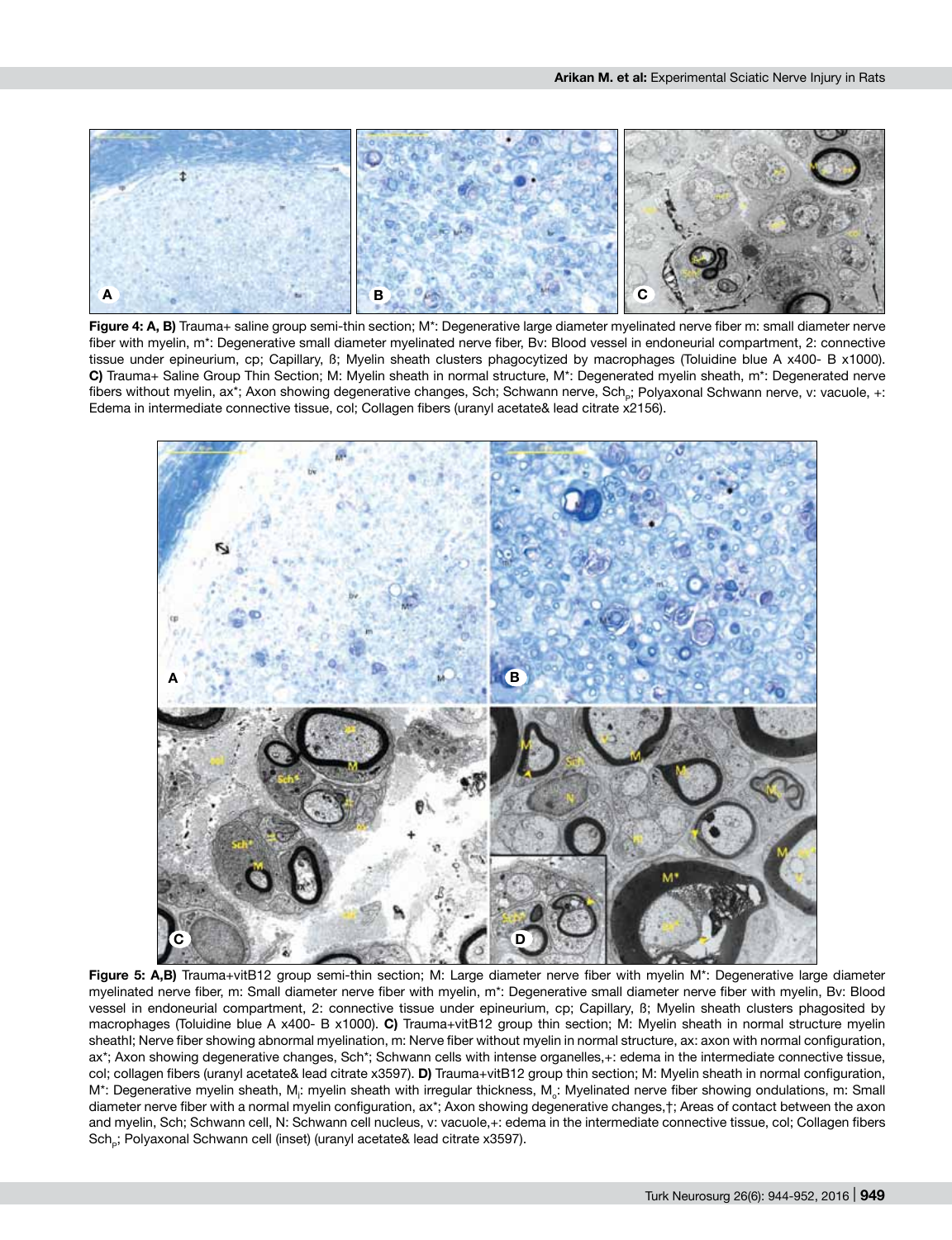preserved the myelin sheath structure in several fields, such as the trauma and trauma–saline groups (Figure 5A, B). In the thin sections, the edema was prominent in the intermediate connective tissue of the trauma and saline groups. While, the organization of the myelin sheath appeared normal in the small diameter fibers, nerve fibers with abnormal myelination were distinguished. Cytoplasmic organelles were very active in the Schwann cells (Figure 5C). In the same group, Schwann cells with prominent euchromatin and vacuole formation in the axoplasm were found. Prominent degeneration and the loss of integrity between the axon and myelin sheath in several areas were examined in large diameter nerve sheaths. However, swelling was prominent in the nerve fibers without myelin, and ondulations and thickness irregularities of several myelinated nerve fibers were observed. Polyaxonal Schwann cells were also examined in this group. In this group, the integrity of the sciatic nerve was preserved more than in the trauma groups; however, the edema remained high and the myelination process involved degenerative characteristics related to trauma origin (Figure 5D).

While determining the healing effects of A-LA on sciatic nerves after trauma, this treatment was determined to be more effective than the treatment of the previous group. In this group, in semi thin sections, magnified and small images revealed small and large diameter axons that preserve the natural architecture in addition to large diameter axons with myelin showing intense structural damage. In magnified images, large diameter fibers existed in several fields exhibiting myelin sheath structure as a thin layer. Distinctly different than the other groups (Group II, Group III, Group V), the connective tissue under the epineurium was decreased, the myelinated axon clusters were absent as they were phagocytosed by the macrophages and the axons were remodeling the myelin sheath in most of the areas (Figure 6A, B). In the cross-section of the tissue, the myelinated axons preserved their natural structure, while the myelinated nerve fibers showed abnormal myelination and minimal degeneration (Figure 6C). As shown by electron microscopy, myelin degeneration in several large diameter fibers occurred and disrupted the contacts between the axons and myelin. Additionally, the edema located in the intermediate connective tissue was reduced compared to other groups (Group II Group III, Group V). Polyaxonal Schwann nerves and Schwann nerves possessed euchromatic nuclei and rich organelles in this group, and e-deposits in the myelinated axons of these cells were observed. Although the fibroblasts had active endoplasmic reticulum in the intermediate connective tissue, the collagen fiber arrangements were apparently normal compared to the other groups that underwent trauma (Figure 6D). Unlike the control group, in the sham trauma and trauma saline groups were seen structural integrity can not be maintained. The most dramatic changes in the sham trauma and trauma saline groups were determined as polyaxonal Schwann cells and e dense deposits in large myelinated axons.

Briefly, vitamin B12 was found to be inadequate in avoiding the structural changes after trauma such as edema, myelin sheath degeneration, polyaxonal Schwann cells, e-dense depositions in Schwann cell cytoplasm and abnormal myelination and g-ratio deviation considering functional aspects. However, alpha lipoic acid was found to be more effective in the restructuring period of both the functional and structural aspects compared to vitamin B12.

# █ **Discussion**

Neural tissue repair and regeneration strategies have become increasingly popular because they directly affect patient quality of life. Functional healing after the repair of transected peripheral nerve injury is still poor despite recent advances in microsurgical interventions (2). While axons in peripheral nerves regenerate well, the axons present in the CNS regenerate poorly, which may be due to the inhibitory molecules of the CNS and a non-regenerative response to injury. Neural regeneration after injury is a very complex process, and Schwann cells play a critical role in the regeneration process (12). Regeneration process may take several months in peripheral nervous system (PNS). This process begins with the disintegration of axon. Then axons Schwann cell contact is lost. This event indicates the self-destruction of the myelin sheath. Macrophages begin to eliminate residues of myelin sheaths and migrate to injured area. The destruction and removal of waste products in the damaged area provides a healthy way to occur in axon regeneration. Injury to a peripheral nerve is followed by a cascade of pathophysiological events including the disorganization of the blood–nerve barrier, the recruitment of circulating macrophages, the proliferation of Schwann cells, raised cytokine production, rearrangement of endoneurial place, and the production of extra cellular components (18). These pathologic cascades contribute to the degeneration of motor neurons and loss of Schwann cells due to the absence of a suitable environment resulting in delayed nerve regeneration or irreversible neuronal damage.

Peripheral nerve regeneration necessitates interactions among multiple cells, neurotrophic factors and extracellular matrix proteins (11,15). Axonal regeneration that results in axonal sprouting, growth and reinnervation is the most important part of this process.

Functional recovery necessitates axonal regeneration, remyelination and reinnervation of the sensory receptors, muscle end plates, or both (22). No definitive treatment for peripheral nerve injuries exists but early surgical intervention with end to end anastomosis is still the gold treatment modality in the first step of treatment (18). Experimentally, many medications have been used in rat crush injury models in order to speed up nerve regeneration and good neurologic recovery such as nonsteroidal anti-inflammatory drugs, steroids, low dose radiotherapy, and vitamins (23).

In the rat sciatic model, ultrastructural examination, electrophysiological studies and sciatic functional index assessments are the most popular methods to evaluate neural regeneration. Walking track analysis is also an important method that can test functional recovery after sciatic nerve transection injuries but in this study, the comparison of the myelination ratios of two contemporary drugs vitamin B12 and A-LA after experimentally transected sciatic nerve is discussed in regards to histomorphometric and electron microscopic evaluation.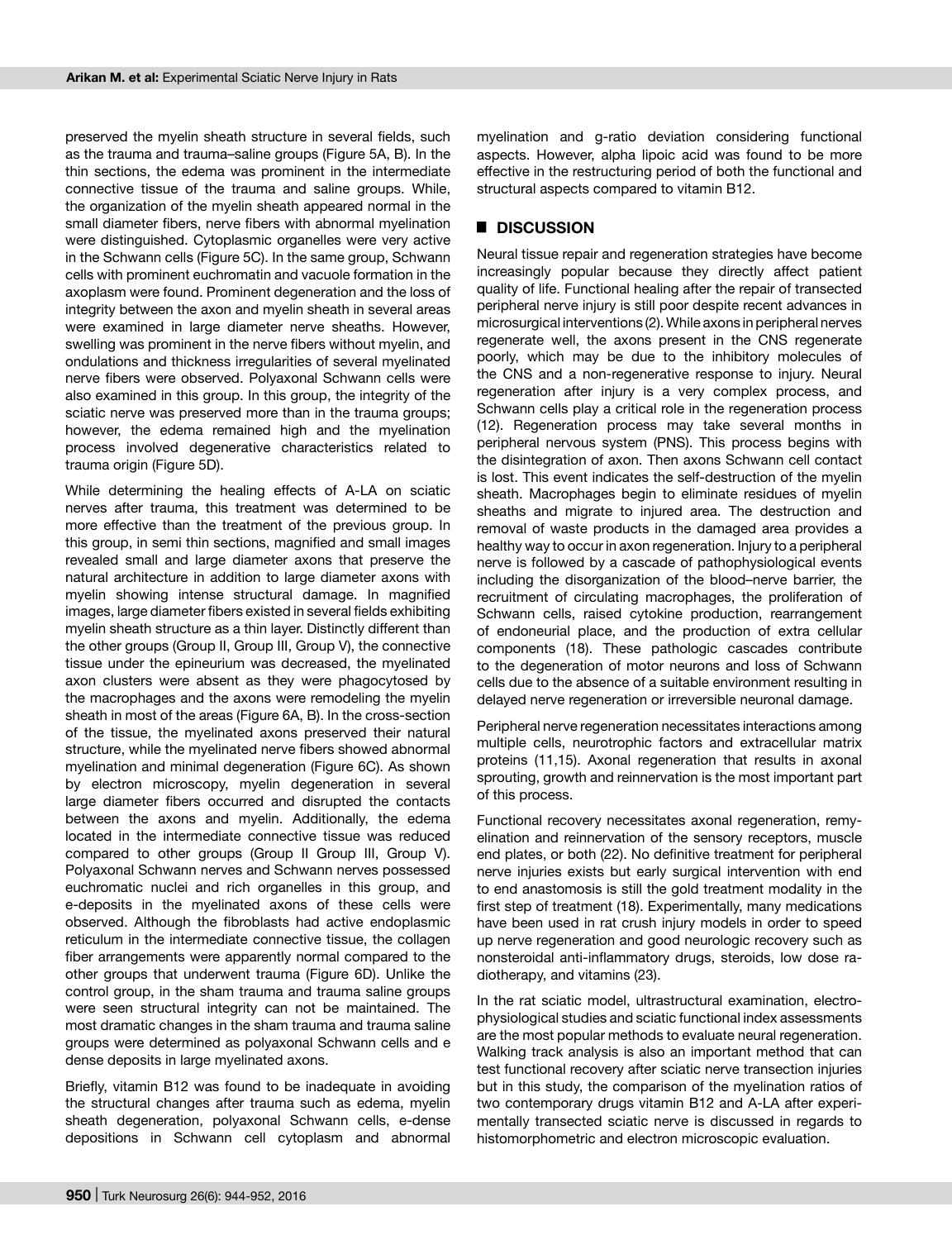

**Figure 6: A, B)** Trauma group +A-LA semi-thin section; M: Large diameter myelinated nerve fiber, M: Degenerative large diameter myelinated nerve fiber, m: small diameter nerve fiber with myelin, Bv: Blood vessels in endoneurial compartment, 2: connective tissue under epineurium (Toluidine Blue A x400-B x1000). **C)** Trauma+A-LA Group Thin Section; M: myelin sheath in normal configuration, Mİ: myelin sheath in irregular thickness, m: Nerve fiber without myelin in normal structure, Sch: Schwann cell, N: Schwann cell nucleus, Fb: Fibroblast, GER: Granular endoplasmic reticulum +: edema in the intermediateconnective tissue, col: Collagen fibers (uranyl acetate& lead citrate x3597). **D)** Trauma+ A-LA Group thin section; M: myelin sheath in normal configuration, Mİ: myelin sheath with irregular thickness, ax: normal axon, Mg: Myelin sheath showing granular degeneration, ax\*: Axon showing degenerative change, SchP: Polyaxonal Schwann cell, Sch: Schwann cell, +: edema in the intermediate connective tissue, col: collagen fibers, Fb: Fibroblast, GER: Granular endoplasmic reticulum (uranyl acetate& lead citrate x4646).

It is known that target of peripheral nerve regeneration is the attainment of functional recovery. An important parameter confirming the functional improvement in our study was the g-ratio, which has been described as an index that reflects the optimal axonal myelination that leads to an appropriate conduction of action potentials (9). The g-ratio can simply be denoted as the ratio of axon circumference to myelin circumference, and this value will always be less than 1; however, remyelinated axons tend to have values closer to 1 than naturally myelinated axons. The g-ratio differences are less apparent in smaller axons (10). In this study, in the A-LA group, the percentage of myelinated fibers had optimal values (0.55-0.68) and similar results to the control group, indicating a stimulating effect of A-LA on myelination.

While the antioxidant propery of A-LA is well known as reported in other previous studies report (13,16), the presented study basically aimed to demonstrate the effects of long term use of A-LA and vitamin B12 histomorphologically and structurally.

Additionally, the histomorphometric analyses revealed that the A-LA and control groups had optimal g values of myelinated nerve fibers. Similar g values among the vitamin B12, saline and sham groups were observed, indicating a delayed or deficient myelination process. Ultrastructurally, vitamin B12 was found to be ineffective in restoring primarily functional parameters such as preventing trauma-induced edema, myelin sheath degeneration, polyaxonal Schwann cells, e-dense deposits in Schwann cell cytoplasm, structural changes, such